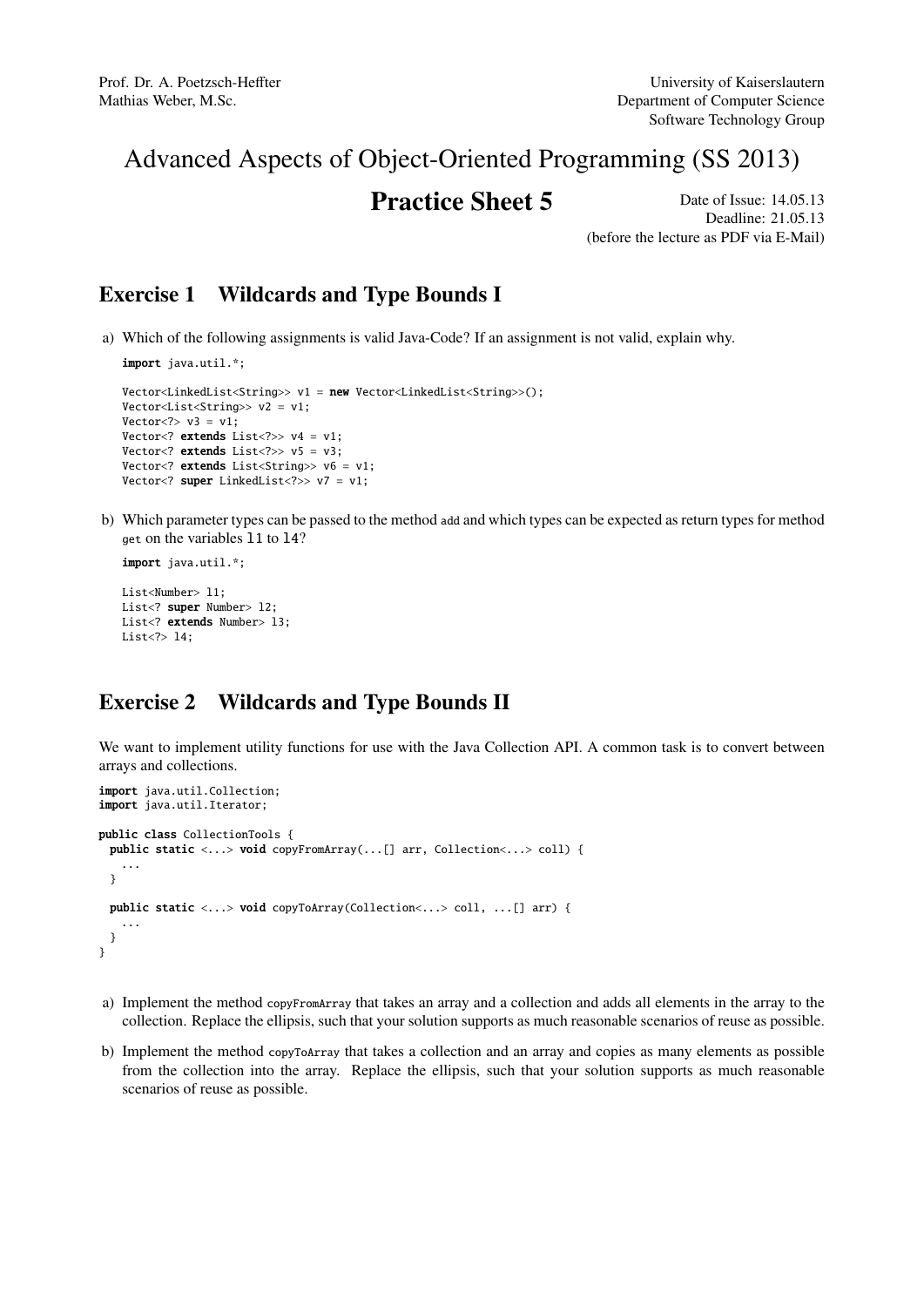c) Implement the class MinMaxWrapper as Subtype of Set.

```
import java.util.*;
public class MinMaxWrapper<...> implements Set<...> {
 private Set<...> theSet;
 public MinMaxWrapper(Set<...> set) {
   this.theSet = set;
  }
  ...
 public ... getMinimum() {
   ...
  }
 public ... getMaximum() {
    ...
 }
}
```
This class should implement a wrapper for sets to compute the minimum and maximum of a set. Replace the ellipsis with reasonable code.

### Exercise 3 Extended Iterators

A lot of applications display lists of data to the user, and usually the internal data representation has to be transformed into a human readable format. In such an application you may find code like this:

```
Collection E> c = ... // the data managed by the application
```

```
Iterator<E> iter.iterator();
while (iter.hasNext()) {
 E entry = iter.next():
 F transformed = transform(entry); // e.g. convert into human readable format
 display (transformed);
}
```
It would be nice have a more intelligent iterator that can be parameterized with a transform function and automatically already transformed objects.

The resulting code could the look like:

Collection  $E> c = ... //$  the data managed by the application

```
// a more intelligent iterator, generics are intentionally removed
Transformer t = new FancyTransformer(); // the transform function
Iterator i = new TransformingIterator(c.iterator(), t);while (i.hasNext()) {
 F entry = i.next();
 display (transformed);
}
```
a) A TransformingIterator transforms the values of the original iterator by a transformation function before returning them. Write a generic class TransformingIterator and the accompanying interface Transformer, that decorates an existing Iterator with a transformation function. Because Java does not know higher order functions, we have to represent the transformer functions as objects of type Transformer.